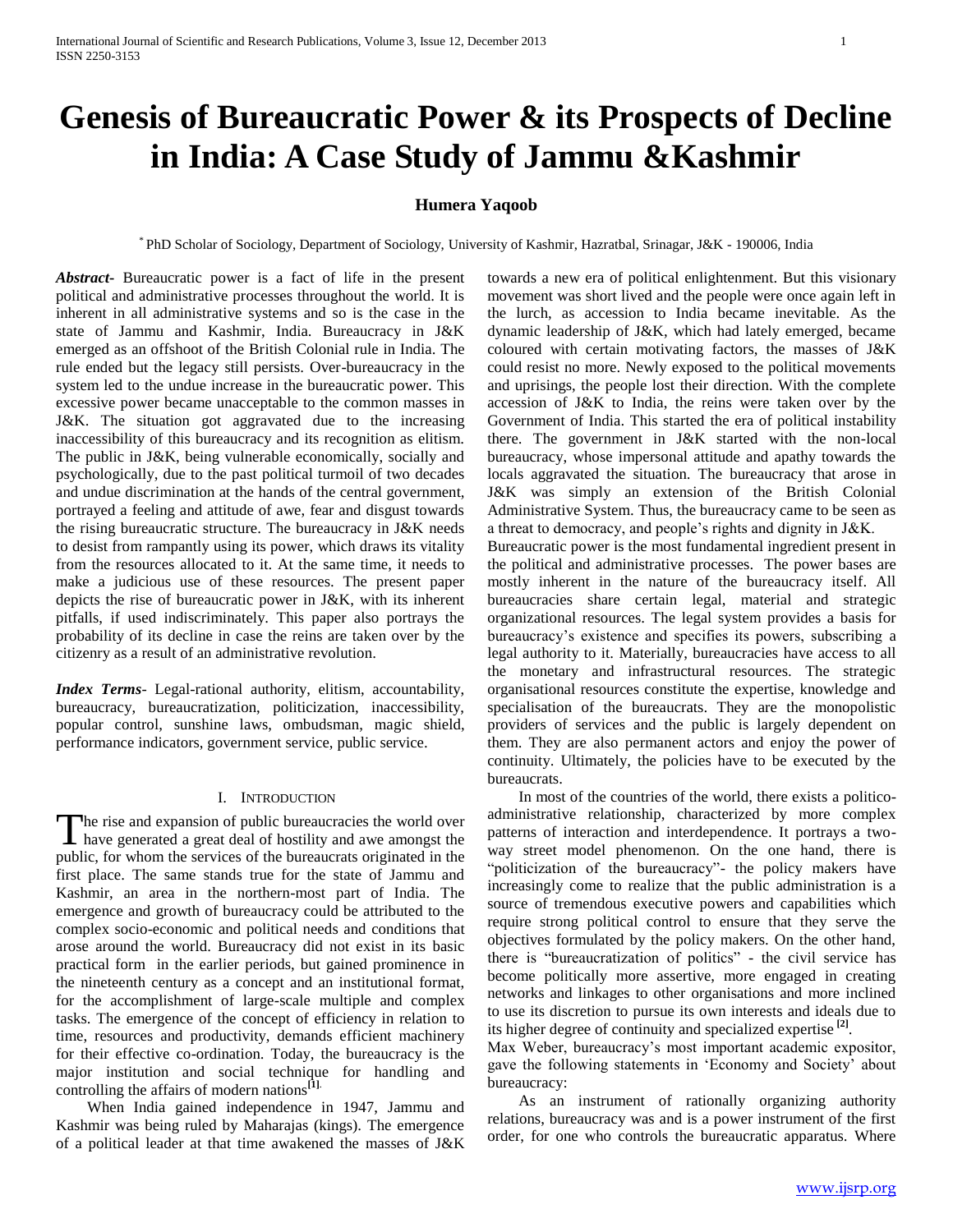administration has been completely bureaucratized, the resulting system of domination is practically indestructible<sup>[3]</sup>.

 In view of the growing indispensability of the state bureaucracy and its corresponding increase in power how can there be any guarantee that any powers will remain, which can check and effectively control the tremendous influence of this stratum**[6] .**

 Ultimately the political issues become the bureaucratic issues because bureaucrats have the action **[4] .** The policies have to be executed by the bureaucrats finally. Besides, politics is endowed with the characteristic feature of being all pervasive and thus it pervades into the bureaucratic system all too smoothly.

 The increasing bureaucratic influence can be perceived both positively and negatively. While the positive impact of the bureaucratic power may be felt on wider platforms, where it acts as a check against the increasing politicization in the society, the negative impact is rampantly felt by the public. The creation of excessive power in the bureaucratic structure has led to fear and indignation among the citizenry and widened the gulf between the public and bureaucracy in J&K.

 The then existing government made policies for J&K, which were not people-friendly, thus sowing the seeds of rebellion among the Kashmiri youth. The situation aggravated in the later decades and finally exploded in the form of militancy in the 1980's. Administration in J&K almost became defunct for more than two decades. The common masses became demotivated and demoralised. The administrative bureaucracy was associated with the remnants of the colonial rule and thus people started perceiving bureaucracy with hatred and disgust. They distanced themselves from the government. Thus, alienation of the common masses from them started and further gave rise to many vices in the whole administrative setup. People completely lost faith in the bureaucracy, as most of the bureaucrats had been selected through unfair means, were not people-friendly and depicted an unproductive elitist class.

 Even the most democratically conceived government comes to behave as if its own survival, rather than the people's welfare, is the paramount good. This happens because the government's ordinary day to day operations depend on entrenched "public servants" – the bureaucrats – who are always most concerned about protecting and expanding their own power **[5]**. They come to think of government as a kind of a private institution that exists for their sake and this makes them deeply committed to preserving the system, which they have come to believe of as "their system". Thus, they want nothing to threaten the system because that would threaten their self interests.

## II. ANALYTICAL APPROACH

 The study is a sociological investigation based on the primary source information from the field. It is a "mixed-method research" as it includes both the qualitative as well as quantitative elements. It is a qualitative study, as throughout an effort has been made to understand the human behaviour and the reasons that govern such behaviour in the society. Behavior and perceptions have been analysed after observing the bureaucrats and their working in life situations. On the other hand, it is a quantitative study, because there was a systematic empirical investigation, in which data was collected for analysis. The study is also "analytical" as the facts and information collected through the primary and secondary sources are used to analyse and make a critical evaluation of the whole material. A thorough analysis is done of the problems faced by the bureaucracy in J&K and the prospects of this institution in J&K in the future.

 The J&K state bureaucracy presently consists of a total of 580 male and female officers from the rural and urban areas of the state as well as other parts of the country. These officers belong to three different bureaucratic levels, i.e., senior, middle and junior, with the corresponding income categories and experience spans. The J&K bureaucracy is the focus or universe of the research and thus includes all the bureaucratic personnel belonging to both the divisions of the state, i.e., Jammu and Kashmir, and all the cadres and fields of administration.

 The "Stratified Random Sampling" technique has been used for selecting the sample for the study. In this technique, the population, i.e., J&K bureaucrats, has been stratified into a number of non-overlapping sub-populations or strata, and sample items/units have been selected from each stratum. These items /units have been selected on the basis of simple random sampling procedure. Thus, 100 bureaucrats have been selected from the universe as a sample. They comprise of the 17.24% of the present J&K bureaucracy (total 580), which is the desired sample strength. The entry-level bureaucrats are completely excluded from the sample as they are devoid of the potential bureaucratic experience.

 The "Interview Schedule Technique" has been used for the primary collection of information. A questionnaire was framed with the questions on the relevant themes and the data collected from the sample in the form of an interview, based on the questionnaire. The methods of observation and discussions have also been used to support the analytical results. The data and information gathered from the field has been statistically treated and sociologically investigated.

## III. THEORETICAL PERSPECTIVES ON BUREAUCRATIC POWER

 The phenomenon of bureaucratic power is a complex process. Max Weber defined "power" as the ability to get things done your way in spite of resistance from others. Weber also discussed the concept of "authority" (power which is regarded as being proper, appropriate, legitimate etc. by subordinates or others). According to Weber, there are three kinds of authority, i.e., traditional authority, charismatic authority and legal-rational authority. Traditional authority refers to authority based on customs and traditions. Charismatic authority refers to authority which arises because a person is perceived as being one who possesses extraordinary qualities by one's followers. Legalrational authority arises from the position one holds in a bureaucracy or organization. High government officials and top managers in private companies exert legal-rationality because of the position they hold within the organization. It needs to be pointed out that these three kinds of authority can overlap<sup>[6]</sup>.

Weber's view is that power does not arise from control of economic resources alone. Groups which do not possess much wealth can also be powerful. Weber's view of power is zero sum, i.e., the exercise of power often benefits one group at the expense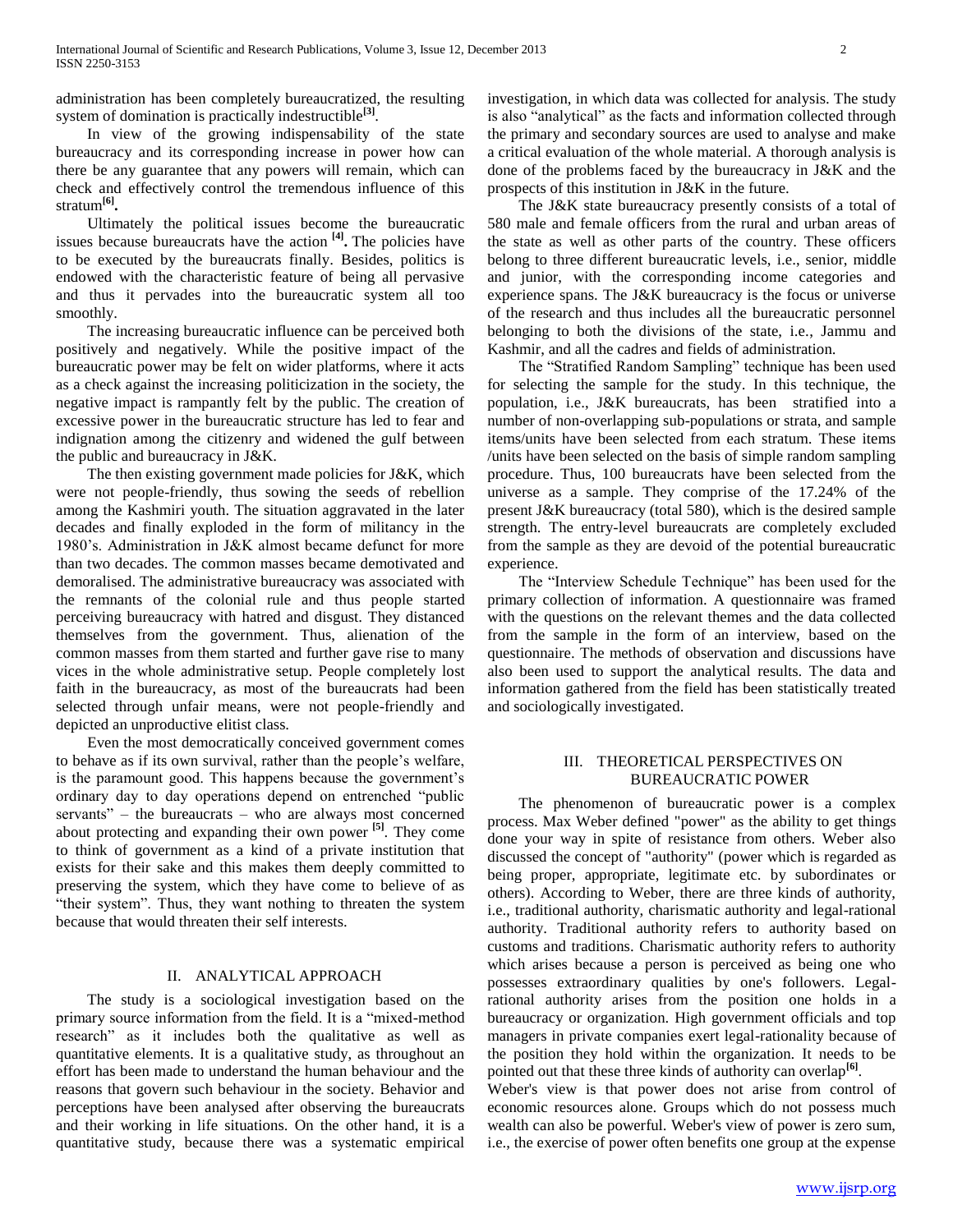of another group. While recognizing bureaucracy as the most efficient form of organization and even indispensable for the modern state, Weber also saw it as a threat to individual freedom. He also saw the ongoing bureaucratization leading to dehumanization in which increasing rationalization of human life traps individuals in a bureaucratic, rule-based, rational control.

Parsons described bureaucratic power in his own terms. He emphasized social stratification system with highly specialized division of labour. According to him, it inevitably leads to inequality in terms of power and prestige **[7]**. Parsons associates social status in the society directly with power, while ignoring all other desirables for the same. Besides, he defines social inequality as inevitable for the social existence, which is quite irrelevant in the present scenario. Team work is given more impetus for effective cooperation and results, in the contemporary times, rather than exercise of power due to unequal status in the society.

 According to Parsons (1947) and Gouldner (1954), authority due to the "legal incumbency of office" and "technical competence" only works if superiors have more knowledge and skill, but often this is not the case. Parsons draws attention to the possible conflict which might arise between a bureaucrat's authority derived from his position in the hierarchy and that derived from technical expertise. If these do not match and are nonexistent in the same person, it gives rise to an internal conflict between the boss and subordinates**[8]** .

 Selznick identifies the dysfunctional consequences of bureaucracy. Most of the dysfunctions with regard to treatment of procedures and rules lead to delay, red-tapism, unresponsiveness, self-centeredness, corruption, avoidance of personal responsibility and quest for power **[9]**. This transition in the bureaucracy for the worse has resulted in the lack of public confidence and trust in the machinery of administration. This is further manifested through disgust and cynicism in the institution of bureaucracy.

 More recent theorists think that formalization of power could degenerate into formalism and that bureaucratic forms could concentrate power at the top, thus causing an "iron cage" to imprison the low-level worker in obscurity and monotonous detail.

## IV. RESULTS AND DISCUSSIONS

In the study carried out on J&K bureaucracy, certain primary data was collected regarding the excessive powers attributed to bureaucracy, main factors responsible for it, the control system in bureaucracy, the resulting alienation and inaccessibility of bureaucracy, and the associated reasons for it. The findings have been depicted as a source of information to authenticate the perceptions.

#### *A. Excessive Powers of a Bureaucrat*

 It has been observed that bureaucracy has been conferred with too much power, whether that is based upon law or convention. This excessive power can be attributed to various factors, according to the respondents. The responses are portrayed in the following diagram:



 About 20/100 (20.00%) of the respondents stated that the power that the bureaucrats have over the present political process, i.e., policy making and policy implementation, was responsible for their excessive power and authority. Most of these respondents were the retired bureaucrats. Their experience of more than 25 years had made them realize the influence politicians had over the crucial aspects of governance. According to them, this was mainly due to the strong nexus between the bureaucracy and the politics.

 30/100 (30.00%) of the respondents attributed this excessive power to the permanency of jobs in the public governance. These were the junior level bureaucrats, who attributed bureaucratic power to job permanency. They actually belonged to the contemporary world of competition and uncertainty. In spite of this, they had entered a public sector domain of complete permanency and assurance. This assured service span created a lasting impact. Respondents believed that the permanency of their jobs made the bureaucrats behave like autocrats, who could get away with anything.

 12/100 (12.00%) of the bureaucrats were of the opinion that unrivalled expertise, knowledge and skills gave them a feeling of elation. This happened due to the utter lack of competition in the public services and assured timely promotions. The respondents believed that this led to excessive bureaucratic power in the administration. These were the highly qualified junior and middle level bureaucrats. They believed that none could compete with the administrative expertise, knowledge, and skill of a bureaucrat. Being highly qualified, it added to their confidence and power.

 9/100 (09.00%) of the respondents waived it off as just media hype. They believed that the reality was far from this and there existed certain constraints over the power that the bureaucrats could actually exert. These were the senior level bureaucrats, who were very apprehensive of being labeled as the excessive power holders. They seemed to be uncomfortable with the idea of excessive power as that insinuated towards a lot of associated evils in administration.

 10/100 (10.00%) of the respondents held the lack of accountability responsible for the excessive bureaucratic power. These were the non-state subject bureaucrats, as they were strong proponents of accountability and transparency due to their exposure to the tenets of good governance. They believed that if bureaucrats were not answerable for anything, they could excise undue authority whenever desired.

 The remaining 19/100 (19.00%) of the respondents felt that all the given options were equally suitable and all of them put together led to an increase in the bureaucratic power. Most of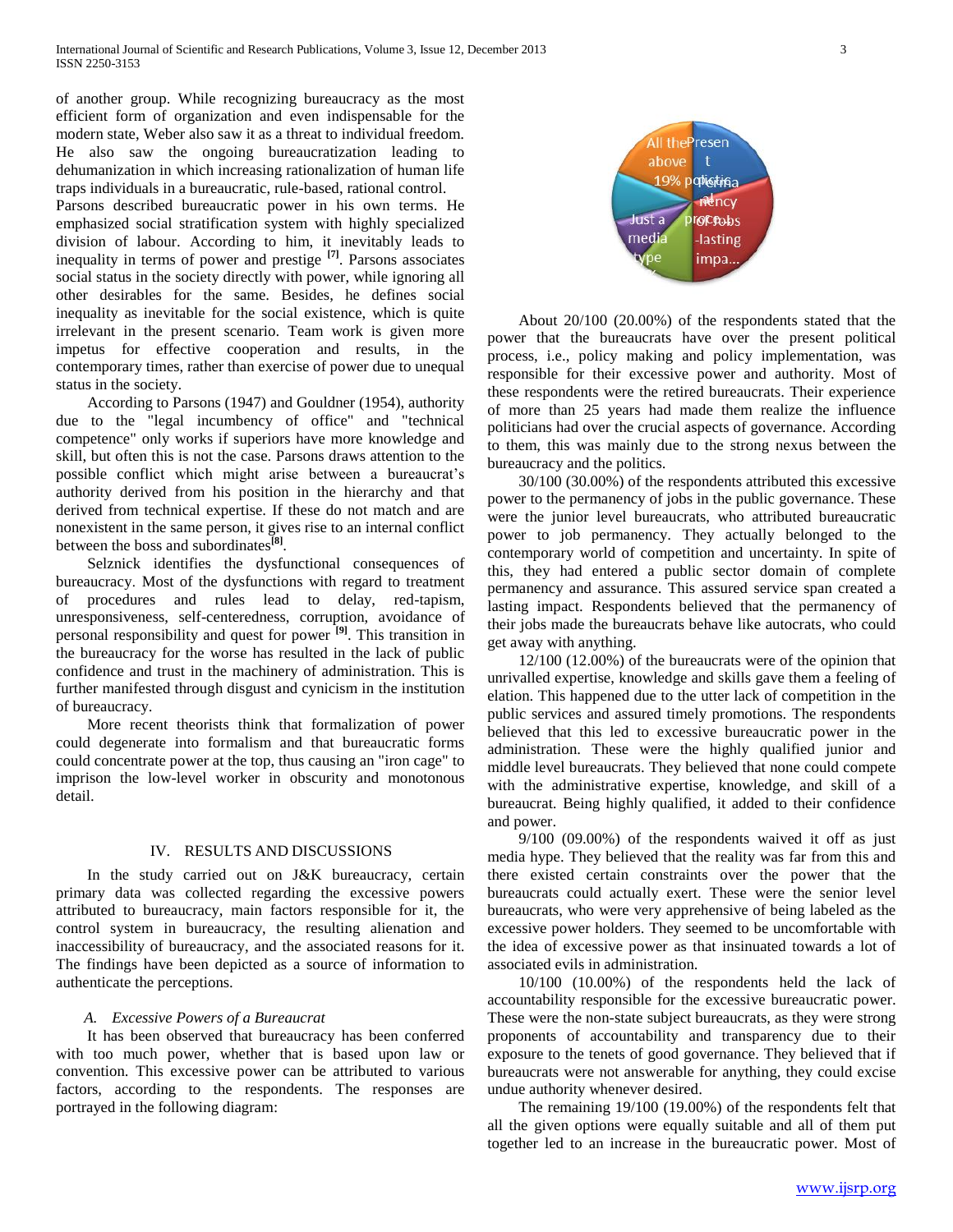these respondents were female belonging to the junior or middle level bureaucracy. They attributed the excessive bureaucratic power to almost everything associated with bureaucracy.

## *B. Control System in Bureaucracy*

 Control over the bureaucracy can be established formally as well as informally. An official's conscience is one of the ways of informal control. Formal control is exercised through strict adherence to rules, law and accountability systems.

 22/100 (22.00%) of respondents stated that necessarily a strict formal control was needed in bureaucracy all the time. This helps to keep the bureaucracy performance oriented and resultoriented. These were the retired bureaucrats and junior-level bureaucrats. The retired ones had no inhibitions in suggesting a strict formal control system over the bureaucracy as they were now out of the formal bureaucratic system. The junior bureaucrats were very enthusiastic and wanted no stone unturned for the better public governance. These respondents believed that to ensure complete consumer satisfaction, nothing needed to be left to chance. Hence, a strict formal control system was the need of the hour.

 56/100 (56.00%) of the respondents opined that at times bureaucrats should rely on the official's conscience too. These bureaucrats believed that by adhering to informal control systems, officials learn to take up personal responsibilities as trust has been reposed in them and they try their best to keep up to it. In any case, an official's conscience is the ultimate deciding factor in administrative matters. These respondents were the senior level bureaucrats and female bureaucrats from all levels of bureaucracy. Females seemed to be more conscientious than their male counterparts. Therefore, they presumed that a person's conscience acts as the best controlling mechanism. The senior bureaucrats throughout their lifelong experiences had learnt that all said and done, it was ultimately an administrator's conscience that became instrumental for positive results – rules and laws could fail you anytime. They also seemed to have become more God-fearing and religious, towards the fag end of their lives.

 Another 22/100 (22.00%) of the respondents were of the view that both formal control systems and healthy conscience should coexist in carrying out the daily administration. Most of these respondents were the middle level bureaucrats. They preferred to take the middle course and believed that both could simultaneously fetch results. These respondents believed that both were equally important and could not do without each other. Rules and accountability mechanisms were important but at the same time, these would not work too well if not complimented by the conscience.

# *C. Ways to Control Public Bureaucracy and Its Associated Power*

 There is a need to control the bureaucratic power lest it becomes out of bounds. The respondents of this research were asked about the ways of controlling the bureaucracy in a democracy so that it serves the people to the utmost level. All the findings are portrayed in the given diagram:



 9/100 (09.00%) of the bureaucrats stated that public bureaucracy could be best controlled by making all the official dealings fully transparent and accountable. These respondents were the junior level bureaucrats having doctorate or master's degree as their qualification. Their enthusiasm at that stage of their career was the reason behind their perception. They also realized that without transparency and accountability in the official dealings, they could not survive for long. These bureaucrats believed that making all the official work known to the public and open to criticism would eventually help in exercising control over the bureaucracy. This would keep them open for questioning by anybody.

 None of the bureaucrats believed that proper practice of "Right to Information Act" by itself could be a way of controlling the public bureaucracy. They believed that much more than just an RTI Act would help in bringing about the needed control over the bureaucracy.

 Only 11/100 (11.00%) of the bureaucrats perceived that setting up of performance indicators and assessing their performance would help in controlling the administration. This would automatically ensure that a bureaucrat is not a defaulter as he needs to work against set criteria, which make up the performance indicators. Assessing a bureaucrat's performance against these indicators would eventually lead to an efficient and effective performance, bringing the whole bureaucratic system under control. These respondents were the middle level non-state subject bureaucrats. Some of these belonged to the female gender. Being non-state subjects, they had wider exposures to the latest performance assessment techniques. And being middle level bureaucrats, they had gained the professional confidence and also were already performing well unlike their seniors, who had reached higher positions and thus were thinking of taking sabbaticals.

 10/100 (10.00%) of the respondents opined that time bound actions in all dealings would help in controlling the public bureaucracy. They were the senior level, non-state subject bureaucrats. Most of them were females. It has normally been observed that the state subject bureaucrats show poor time management. In fact, females have been perceived to have better time management skills than their male counterparts. It is also very convenient for the senior level bureaucrats to demand time bound actions as they are there to show case the results achieved through the efforts of the sub-ordinates.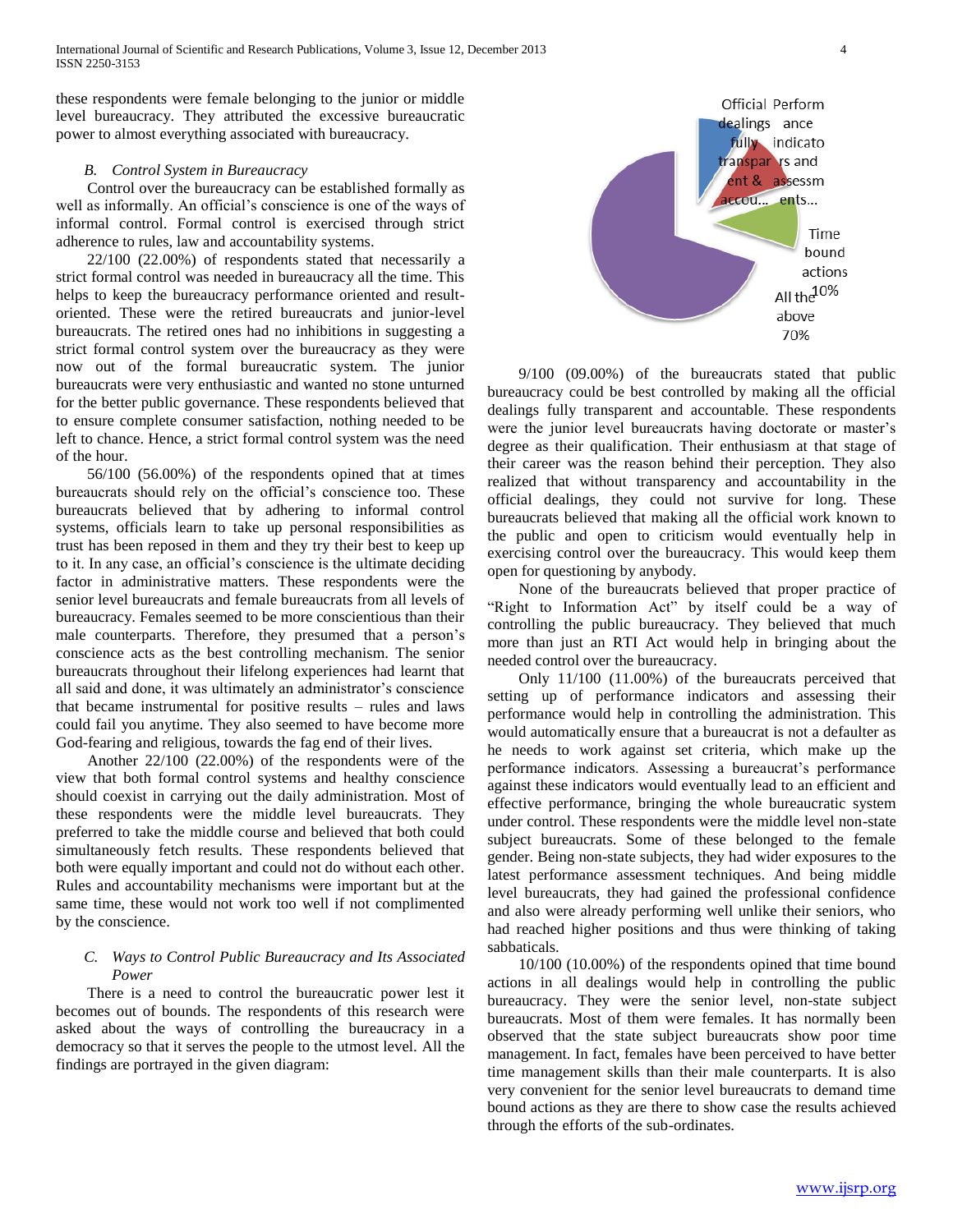The majority of bureaucrats i.e. 70/100 (70.00%) stated that all the above mentioned ways put together would be able to bring about a control over the public bureaucracy in the most endurable manner. These were the junior and middle level bureaucrats besides the retired seniors. They were not confident about the efficiency of a single controlling mechanism. Therefore, they opted for all the given mechanisms including proper implementation of RTI Act.

*D. Alienation and Inaccessibility from State Administration* The public needs to be constantly interacting with the public administrators and kept abreast regarding all the administrative happenings. Otherwise, the feeling of alienation and inaccessibility created between the two can lead to disastrous results. One of the many initiatives taken to increase the bureaucratic accessibility is in the concept of 'Burgernahe' (closeness to citizens) in Germany. It has become the short hand expression for reducing the geographical, political and administrative distance between the citizens and the authorities **[10]**. In the developing countries, there is a consistent effort towards reducing the tensions between the public and the bureaucracy. For this purpose, efforts need to be made for higher bureaucratic autonomy, which shall eventually lead to better service delivery, and hence better relations between the two.

75/100 (75.00%) of the bureaucrats stated that the public did feel alienated from the administration. Most of these were the junior level bureaucrats, with some from the middle level. All the retired bureaucrats were included in this group besides some of the females. Thus, a majority opined that a common man was alienated from the administration. This group of bureaucrats was empathizing with the public and putting forth their perspective objectively.

 25/100 (25.00%) of the respondents believed that the common man did not feel alienated from the administration at all. This section of respondents mainly belonged to the service delivery level and hence the perception. They had their own rationale behind the response they gave. These were the senior and middle level, rural bureaucrats. They seemed to be hoodwinking the reality. Public being the most alienated from the senior bureaucrats, ironically this fact was least realized by them.

#### *E. Inaccessibility of Bureaucracy*

 One of the main preconditions for learning of the administrative techniques and processes by the bureaucrats is the complete consistent interaction between the public and the bureaucracy. Besides, acting as stimuli for the administrative behaviour, the public also provides the base for the feedback mechanism which entails better and improved bureaucratic performance in future. After independence, bureaucrats were gradually viewed as strangers and usurpers. The bureaucracy was accused of apathy to the public cause and unresponsive to the public problems and thus seen as a repulsive entity. Even today, the bureaucracy seems to have isolated itself from the common man and thus is unable to cope with the socio-economic changes and the ever rising aspirations of the people, in the developing nations.

The reasons behind the inaccessibility of the bureaucracy for the common man were asked from 75/100 (75.00%) of the respondents who had opined for the same. They had their own rationale, which is revealed in the following table:

| <b>Reasons</b> |                                                                | <b>Number</b>  | Percent |
|----------------|----------------------------------------------------------------|----------------|---------|
| a)             | Feelings of awe against<br>status<br>attributed to bureaucracy | $\overline{4}$ | 05.33   |
| b)             | Unapproachable attitude                                        | 23             | 30.66   |
| $\mathbf{c})$  | High security<br>surrounding<br>the                            | -14            | 18.66   |
|                | bureaucrats                                                    |                |         |
| d)             | Lack of humanism & human relations                             | -18            | 24.00   |
|                | in administration                                              |                |         |
| $\epsilon$ )   | All the above                                                  | 16             | 21.33   |
|                | <b>Total</b>                                                   | 75             | 99.98   |

**Table: 1.1 Reasons for inaccessibility of the bureaucracy**

 4/75 (05.33%) of the respondents, who believed that bureaucracy was inaccessible, stated that the reasons behind this were the feelings of awe that the common people felt due to the high status attributed to bureaucracy. The power and aura surrounding the bureaucrats had given rise to elitism, attributing an unduly high status to this section of the society.

 23/75 (30.66%) of the respondents attributed the inaccessibility of bureaucracy to the unapproachable attitude of bureaucrats. These bureaucrats start thinking very highly of themselves and develop an autocratic attitude. These respondents were the junior level bureaucrats of rural origin. They had yet to develop the idiosyncrasies of true bureaucrats and, therefore, felt no inhibition in revealing that a bureaucrat usually exhibits an unapproachable attitude.

 14/75 (18.66%) respondents hold the high security surrounding the bureaucrats and security zones that they reside in responsible for their inaccessibility. The precedence of very high security surrounding the officers started during the period of militancy and has continued ever since. This automatically keeps the public at a distance from the bureaucrats. These respondents included junior level bureaucrats of urban origin and some nonstate subjects of middle level bureaucracy. Being urban, high security systems had always been irksome. At the same time, non-state subjects were not used to or in favor of those high security scenarios around. The high security surrounding the bureaucrats was exclusively a feature of the J&K State due to the history of past turmoil. This precedence, suiting most of the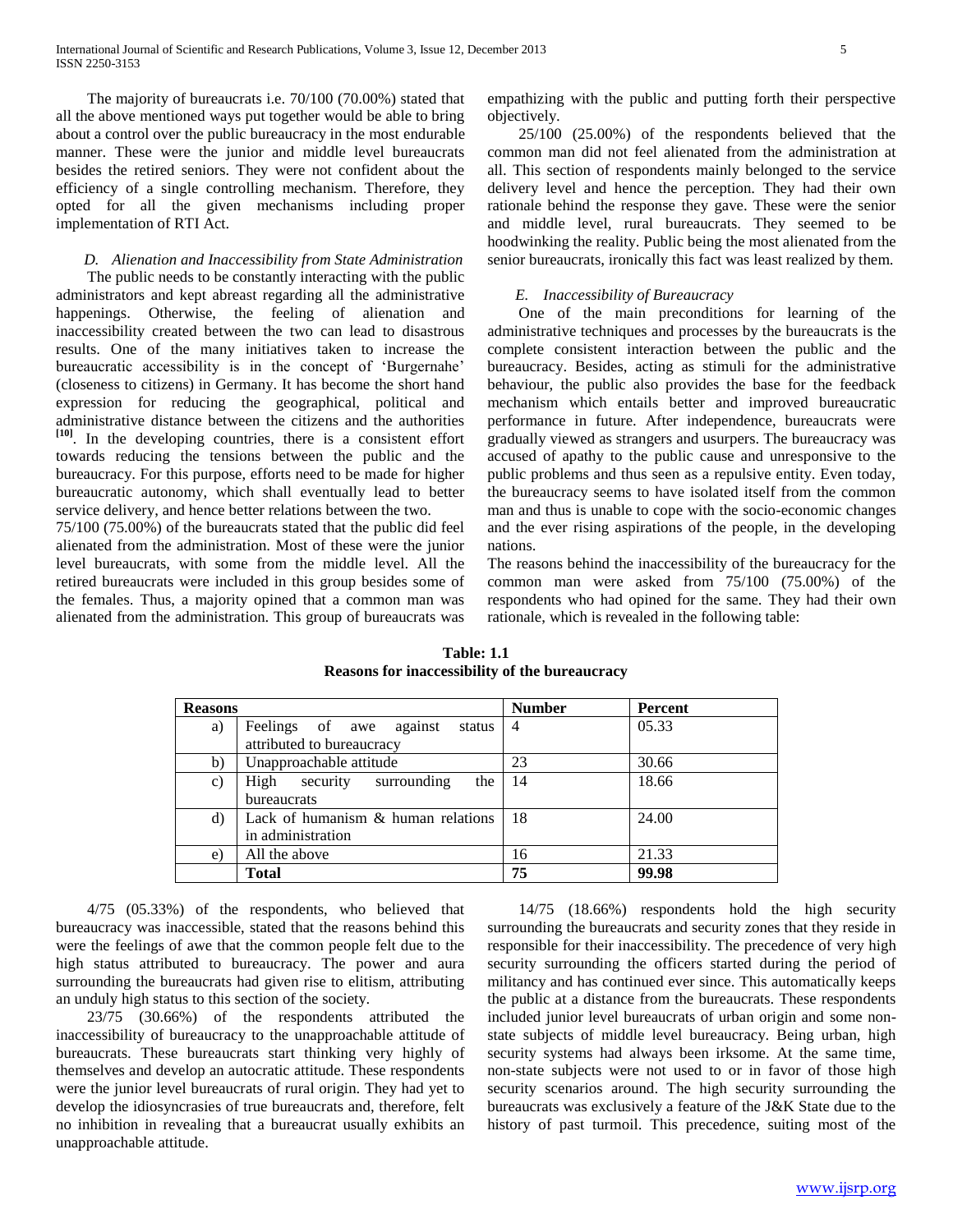senior and middle level bureaucrats, was not being given up, even after its need was over.

 Lack of humanism and human relations in administration is quoted by 18/75 (24.00%) of the respondents as the reason behind this inaccessibility. The bureaucrats cannot empathize with the public, and show less concern and compassion when required. This creates a distance between the two. Most of these respondents were female bureaucrats. They seemed to have a natural tendency towards humanism and believed in empathizing to the maximum with the public.

 The remaining 16/75 (21.33%) of the respondents opted for all the above stated reasons behind the inaccessibility of bureaucracy. They found all the given options equally suitable as the rationale behind their perception. These were the retired senior level bureaucrats besides some female ones. All options seemed equally feasible to them.

 Ideally, bureaucracy requires neutrality, but in reality, it is rarely so. Sticking to neutrality would help to break the much talked about bureaucratic-political nexus, leading to a nonpartisan bureaucracy. But the fact is that only most efficient bureaucracies can have the privilege of being neutral. J&K bureaucracy, being inefficient to a great extent, cannot afford to be completely neutral. At the same time, too much power has become an inherent part of bureaucracy, which indirectly tends to make it more inefficient. To top it all, lack of accountability and control renders it as a defunct part of the system. The excessive bureaucratic power can mostly be attributed to the permanency of jobs and power that they have over the political process, policy making and its implementation. This implies the misuse of power, at times. Actually, it happens quite often and the common man suffers. Thus, the bureaucratic power needs to be kept in check by efficient control mechanisms. All formal and informal control systems need to be kept in place. But these control mechanisms seem to be too weak in J&K. There seems to be little choice but to rely mostly on the informal control systems like the conscience or empathetic attitude of the bureaucrat. This renders the control mechanism weak, unstable and unreliable.

 The recruitment pattern in the government is not fool proof at all. The locals are not given a place in the system for long periods or at lucrative postings, which has led to the alienation of the masses from the government business. Besides the creation of bottlenecks for the people of J&K in joining the administrative services, the menace of reservation policy has emerged. The policy of reservation leaves very little scope for the meritorious Kashmiris to enter the administrative services. This alienates the common masses from the administrative services even further.

 Finally, all the factors put together create the vices of nepotism and corruption in Kashmir. All the lucrative positions are filled with people motivated by selfish gains. Thus corruption flourishes. Due to nepotism, all the efficient and honest officers are side-lined with no value for merit and talent.

 There needs to be a control on the bureaucracy so that it serves the public in the best possible manner. The bureaucratic power has to be held in check through various formal and informal control systems. The best ways of controlling the bureaucracy were found to be the setting up of performance indicators to assess the performance of the bureaucrats, aiming at time bound actions, making the official dealings fully transparent

and accountable, and proper implementation of the RTI Act, and other laws.

 It was found that the best control system that could be adopted in bureaucracy was the internal individual control system, i.e., reliance on the conscience of an officer. Although a strict formal control system was also needed to keep the bureaucratic power under check, but ultimately everything trickled down to an individuals' conscience. The formal control system constitutes the internal controls (inside the bureaucracy) and external controls (surrounding environment and organisations).

 All public servants need to create a sense of 'selfresponsibility' that makes them morally obligated, even if they may not be legally or officially obliged. Therefore, selecting the right kind of personnel for the bureaucracy at the outset is very imperative as their value-system would naturally be inclined towards public interest.

*F. Nomenclature Transition of Bureaucracy*

 The nomenclature transition from the 'government servant' to the 'public servant' actually signifies a transition in a bureaucrat's duties and responsibilities. The junior and middle level bureaucrats from the rural origin signified their conservative attitude by stating this. This also pointed out towards their sensitive nature. A lot of bureaucrats have readily accepted the transition of nomenclature, and consequently realised their changed duties and responsibilities. To some extent it also signifies that public is more important and significant than the government. Ultimately, the transition in the nomenclature enhances the importance of the public. It implies that the government is subservient to the public. The transition, therefore, needs to be adhered to very strictly so that it brings home the right message. This transition has been, to a great extent, instrumental in changing and improving the mindsets of the bureaucrats and making them realise that they are there to serve the public.

 Bureaucracy involves a lot of power attributed to the permanency of jobs, which creates a lasting impact. It is also attributed to the power over the present political process, policy making and implementation. Excessive power associated with bureaucracy is due to a combination of other factors like unrivalled expertise, knowledge and skills that the bureaucrats have, and also the lack of accountability they face, besides the above given factors. The permanency of jobs is a real power yielder as it provides a kind of security to the official, which helps develop an autocratic mind-set.

 On the other hand, it does not seem that an unrivalled expertise, knowledge or skill can be attributed to bureaucrats. They are simply generalists that do not possess any of the characteristics of a technocrat or professional. They do not even seem to have much power over the present political process, policy making and implementation, as there is too much of politicization of bureaucracy seen these days and the political executive seems to possess greater power (due or undue) than a bureaucrat. It could, quite possibly, be just media hype or a false image created in the society by some interest groups. The bureaucracy needs to demolish the high walls of elitism and act as part of the public by shunning the unnecessary extra security surrounding them and the false aura created by them.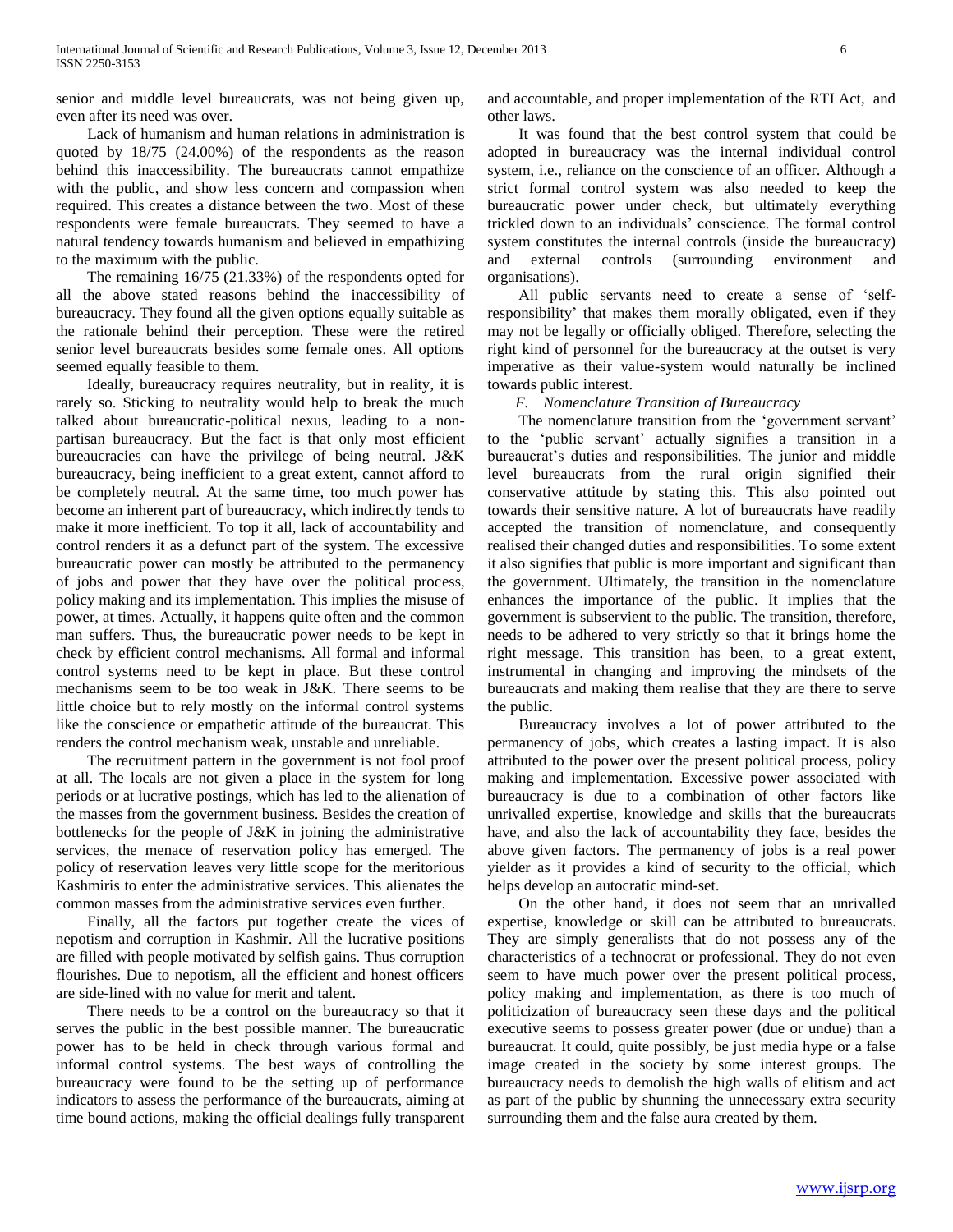## V. CONCLUSIONS AND RECOMMENDATIONS

 Bureaucrats in J&K have come to be seen as the authority figures and, at the same time, belonging to the most elite class. Associating bureaucracy with elitism is mainly responsible for the dysfunctional characteristics being developed by J&K bureaucracy. Normally, a common man is made to wait for long hours before he can meet a civil servant. Then finally when he gets the chance, he is made to feel like an intruder in the domain of the official, by his attitude of snobbery and indifference. It has been seen that the prerequisite for any drastic or dramatic improvement in the quality of the performance of the bureaucracy, is a greater degree of assertiveness of the public opinion and the greater awareness on the part of the general public.

 Although bureaucracy plays a constructive role too by providing consistency, accountability, order and stability, but at the same time, due to excessive bureaucracy, its constructive role gets undermined most of the times. Bureaucracy is a phenomenon through which the bureaucrats abuse the power that they enjoy due to their position in the administration. This makes the bureaucracy dysfunctional and stifles the role of the administration. Due to its excessive powers, bureaucracy tries to over-power and over-tower the society eventually, thus hampering the developmental processes. A genuine and efficient leadership over bureaucracy would really help.

 The control mechanisms need to be created internally as well as externally. It needs to be realised that no control mechanism can function successfully on its own. All mechanisms have to work simultaneously in coordination with each other so that the power and authority of bureaucracy is contained, and beneficial results are assured for the public. The legislature, judiciary, and media should act as control agents or watch dogs of the bureaucratic action. But, this is only possible when these agents are themselves corruption-free and righteous. At the same time, a mechanism of 'popular control' is very much needed. The results of the bureaucratic processes need to be valued by the public so that the bureaucratic power is legitimized. An effort needs to be made to keep all the sessions of legislature and bureaucracy open to the public. This can be done under the provisions of **'sunshine laws',** where the passage of such laws lets in the 'light of day'. When the decisions are made in open meetings, it automatically acts as a control mechanism over the bureaucracy. Increase of the citizen participation would act as an important control mechanism. Public would themselves determine the administrative orientation and strategy, and see to its effective implementation. Creating an **'ombudsman'** in every office would make the administration accountable. Being neutral by nature, an ombudsman would be responsible for taking and addressing the complaints of the citizens. As an internal informal control mechanism, the officials, in their own individual capacity, need to create a sense of responsibility and accountability for all their actions. This is expected from the conscientious officers. All these things put together would keep the bureaucracy under control, and check the misuse of their power and authority.

 The most important power base of bureaucracy—the law and the constitution—creates a **'magic shield'** for the bureaucrats, which empowers and protects them. But, as has started to happen in J&K, if they stray away from the legal

commands and start misusing their power, this 'magic shield' disappears. This makes them more accountable and responsible.

The transition in the nomenclature of bureaucracy from "Government Service" to "Public Service" has been, to a great extent, instrumental in changing and improving the mindsets of the bureaucrats and making them realise that they are there to serve the public.

 There has to be a trend towards 'popular control' which is no doubt very difficult to achieve. It has two interpretations. First is the ability of the people to make its preferences known to the bureaucracy and to have the bureaucracy make decisions consistent with those expressed preferences. Second is the ability of the citizens to obtain redress of grievances for certain administrative actions that violate the rights of individuals.

 Fortunately, with the use of information technology and the spread of mass education and mass media, the role and functioning of bureaucrats and public servants is coming under effective public scrutiny. People are getting more exposed to the merits and attitudes and actions of the bureaucrats. The bureaucracy needs to show empathy towards the problems of the citizens and reduce the menace of red tapism.

 In order to increase the points of contact between the bureaucracy and the public, the concept of "seamless governments" has come into existence<sup>[11]</sup>. Seamless organisations provide a smooth, transparent, almost effortless experience for their customers. The staff stays in direct contact with their end users while performing their job. Seamless governments provide the seam less service i.e. any time, any place, through egovernance technology, using sophisticated software. This provides the administrators with too many new and imaginative ways to do the public's business. Thus, efforts are consistently on for increasing the bureaucratic accessibility the world over.

 The public bureaucrats cannot undermine their duties, especially when it comes to the utilization of different resources allocated to them, including their time. Their power recedes if they are unable to utilize all these judiciously. Here, they may have to face certain vulnerabilities, which render their tasks difficult or unattainable. It may undeniably lead to an eventual end of the bureaucratic power or death of bureaucracy. It is, therefore, pertinent that all efforts are made to keep the bureaucracy under check. The replacement of the bureaucratic institution by an alternate institution, which is people-friendly, result- oriented, accessible, dynamic, and humanistic, may not be a far-fetched possibility. Bureaucracy with its power-packed structure may not persist for long. Hence, a complete transformation is required.

 It was found that the best control system that could be adopted in bureaucracy was the reliance on the conscience of an officer. Although, a strict formal control system was also needed, to keep the bureaucratic power under check, but ultimately everything trickled down to an individuals' conscience, at the end. The formal control system constitutes the internal controls (inside the bureaucracy) and the external controls (external to the bureaucracy- the surrounding environment and organisations).

 But the most important control system is the internal individual control system i.e. the conscience of an individual. Every public servant needs to create a sense of 'self responsibility' which makes him morally obligated, even if he